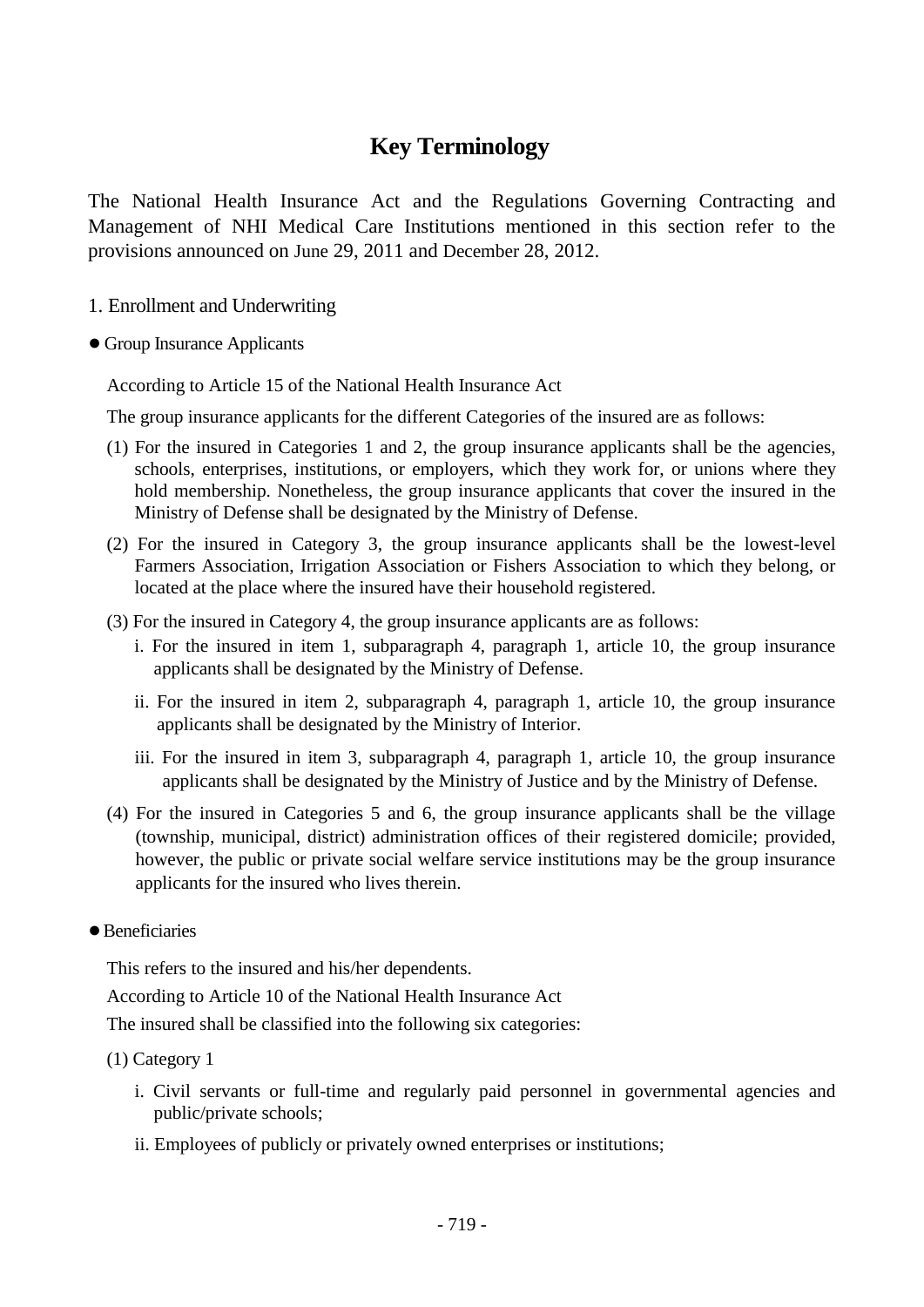- iii. Employees other than the insured prescribed in the preceding two items but are otherwise employed by particular employers;
- iv. Employers or self-employed owners of business;
- v. Independently practicing professionals and technicians.
- (2) Category 2
	- i. Members of an occupational union who have no particular employers, or who are self-employed;
	- ii. Seamen serving on foreign vessels who are members of the National Seaman's Union or the Master Mariners' Association.
- (3) Category 3
	- i. Members of the Farmers' Association or the Irrigation Association, or workers aged over fifteen who are actually engaged in agricultural activities;
	- ii. Class A members of the Fishers Association who are either self-employed or have no particular employers, or workers aged over fifteen who are actually engaged in fishery activities.
- (4) Category 4
	- i. Military servicemen whose compulsory service terms are over two months or who are summoned to serve in military for more than two months, military school students who receive grants from the government, military servicemen's dependents who lost their support recognized by the Ministry of Defense, and military decedent's families who are receiving pensions due to the death of their decedents.
	- ii. Men at age for enlisting in the military, who are currently in military-substitute service.
	- iii. Those who are serving sentences in correctional institutions or receiving punishments from police and military court-martial. However, this is not applicable to those who are serving sentences of less than two months or are under parole.
- (5) Category 5

Members of a household of low-income families as defined by the Social Support Law.

- (6) Category 6
	- i. Veterans, household representatives of survivors of veterans;
	- ii. Representatives or heads of household other than the insured or their dependents prescribed in subparagraphs 1 to 5 and the preceding item of this subparagraph.

The standard for identification and qualification of the workers actually engaged in agricultural activities under item (1) of subparagraph 3 and the workers actually engaged in fishery activities under item (2) of subparagraph 3 shall be established jointly by the central agricultural competent authority and the Competent Authority.

According to Article 2 of the National Health Insurance Act, dependents refers to:

(1) The insured's spouse who is not employed.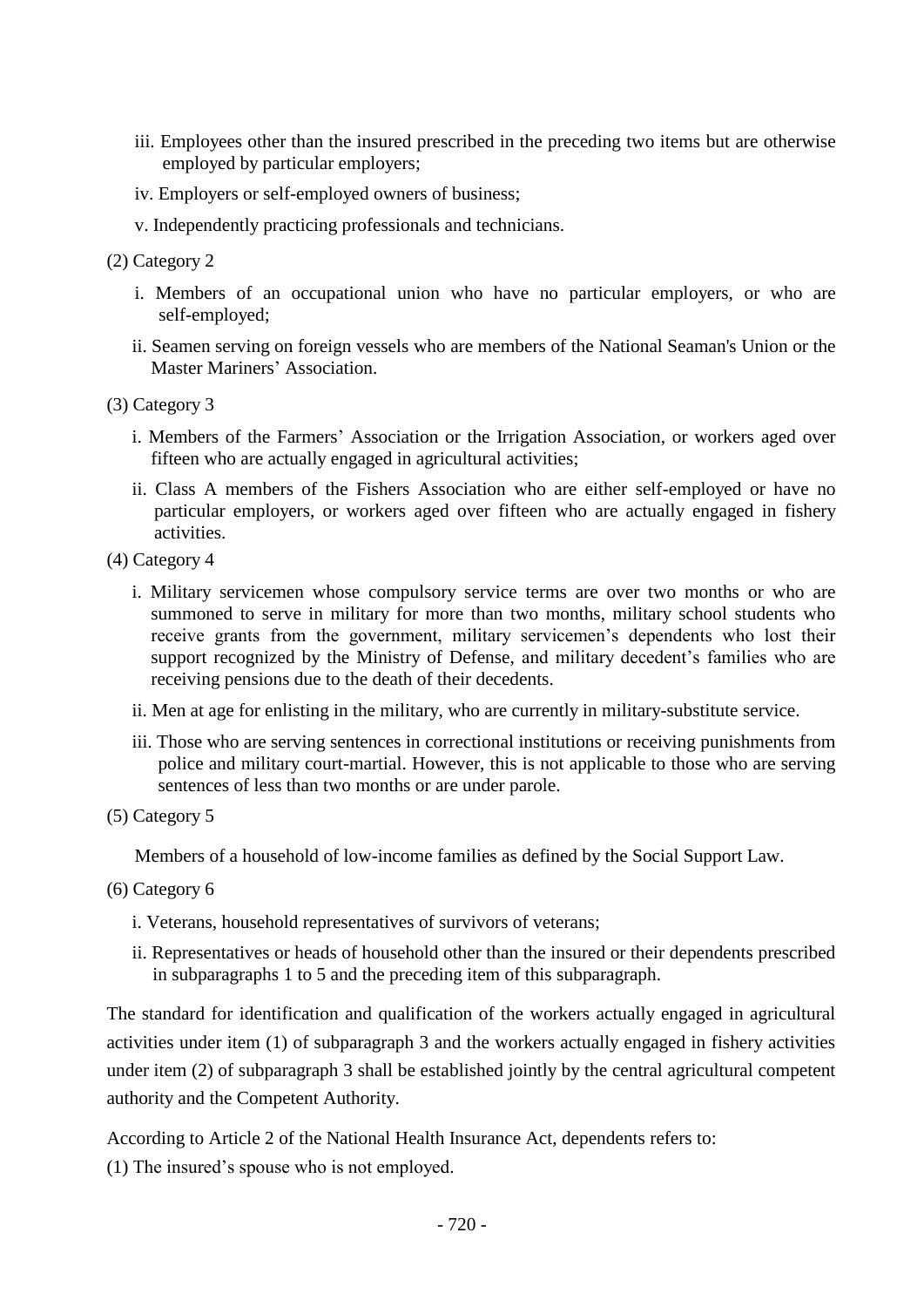- (2) The insured's lineal blood ascendants who are not employed.
- (3) The insured's lineal blood descendants within second degree of relationship who are either under twenty years of age and not employed, or are over twenty years of age but incapable of making a living, including those who are in school without employment.
- ●The Insured Payroll-Related Amount

According to Article 19 of the National Health Insurance Act:

The insured payroll-related amount for the insured in Categories 1 to 3 shall be subject to a grading table drafted by the Competent Authority and be reported to the Executive Yuan for approval.

The minimum in the said Grading Table of insured payroll-related amount shall be equal to the base salary promulgated by the central competent authority in charge of labor affairs. Upon adjustment of the base salary, such minimum shall be adjusted accordingly.

The insured payroll-related amount of the top level of the Grading Table of insured payroll related amount has to be kept fivefold higher than the amount in the bottom level, and the said Grading Table has to be revised in one month after the basic salary is adjusted. In case that the number of the insured applicable to the highest level of insured payroll-related amount exceeds three percent of the total number of the insured for twelve consecutive months, the Competent authority shall readjust the Grading table of the insured payroll-related amount to advance a higher level starting from the following month.

According to Article 20 of the National Health Insurance Act:

The insured payroll-related amount for the insured in Categories 1 and 2 is determined on the following basis:

- (1) Employees: the payroll;
- (2) Employers and self-employed: the business income;
- (3) Self-employed individuals and independently practicing professionals and technicians: the income from professional practice.

If the insured prescribed in Categories 1 and 2, has no stable income, the insured shall select the proper insured payroll-related amount from the Grading Table of insured payroll-related amount and such insured payroll-related amount shall be examined by the Insurer, who may make adjustment at its own discretion if the insured payroll-related amount is found inappropriate.

According to Article 22 of the National Health Insurance Act:

The insured payroll-related amount applicable to the insured in Category 3 shall be the average amount for those specified under items 2, 3 of subparagraph 1, and subparagraph 2 of paragraph 1, Article 10; provided, that the Insurer may adjust the level of insured payroll-related amount according to the financial viability of the insured and their dependents.

According to Article 23 of the National Health Insurance Act:

The premium of the beneficiaries in Categories 4 to 6 shall be calculated according to the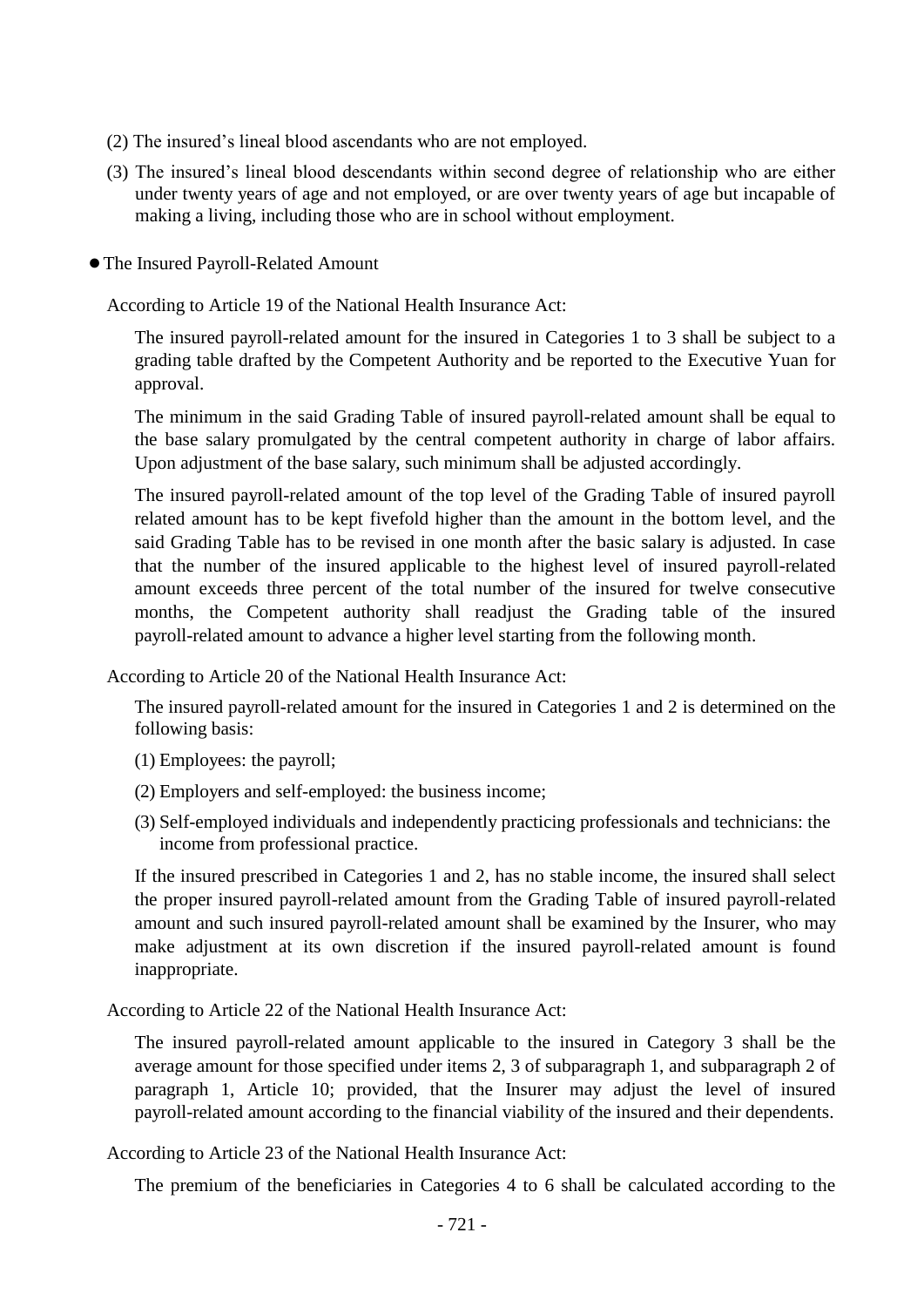averaged actuarial premium based on the total number of the beneficiaries in accordance with Article 18. The premium of the dependents stated in the previous paragraph shall be paid by the insured. When the number of the dependents exceeds 3, the payment shall be calculated on the basis of only three dependents.

●The Average Insured Payroll-Related Amount

The Average Insured Payroll-Related Amount is calculated as follows:

Total of (amount for different types of premium base  $\times$  number of the insured under each category) / Number of the insured

●NHI Premium Contribution Proportions

Beneficiaries under the National Health Insurance program are divided into six categories, and the premium contribution rates to be borne or subsidized by the insured, the group insurance applicant, and the government vary depending on the category of beneficiaries (see table below).

| Category of Beneficiaries |                                                                                                                                                                                                                          |                                  | Percentage (%)   |                                  |            |  |
|---------------------------|--------------------------------------------------------------------------------------------------------------------------------------------------------------------------------------------------------------------------|----------------------------------|------------------|----------------------------------|------------|--|
|                           |                                                                                                                                                                                                                          |                                  | The<br>Insured   | Group<br>Insurance<br>Applicants | Government |  |
| Category 1                | Civil Servants,<br>Voluntary Military Personnel,<br><b>Government Employees</b>                                                                                                                                          | The Insured<br>and<br>Dependents | 30               | 70                               | $\Omega$   |  |
|                           | Private School Faculty and Staff                                                                                                                                                                                         | The Insured<br>and<br>Dependents | 30               | 35                               | 35         |  |
|                           | <b>Employees with Certain</b><br>Employer(s) in Public or Private<br><b>Enterprises or Institutions</b>                                                                                                                  | The Insured<br>and<br>Dependents | 30               | 60                               | 10         |  |
|                           | Employers, Self-employed<br>Business Owners, Independently<br>Practicing Professionals and<br>Technicians                                                                                                                | The Insured<br>and<br>Dependents | 100              | $\Omega$                         | $\Omega$   |  |
| Category 2                | <b>Occupational Union Members</b><br>Without Specific Employers,<br><b>Alien Seamen</b>                                                                                                                                  | The Insured<br>and<br>Dependents | 60               | $\theta$                         | 40         |  |
| Category 3                | Farmers, Fishermen, and Members<br>of Irrigation Associations                                                                                                                                                            | The Insured<br>and<br>Dependents | 30               | $\overline{0}$                   | 70         |  |
| Category 4                | Military conscripts,<br>Military school students on<br>scholarships,<br>Widows of deceased military<br>personnel on pensions,<br>Males performing alternative<br>military service,<br>Inmates at correctional facilities | The Insured                      | $\boldsymbol{0}$ | $\overline{0}$                   | 100        |  |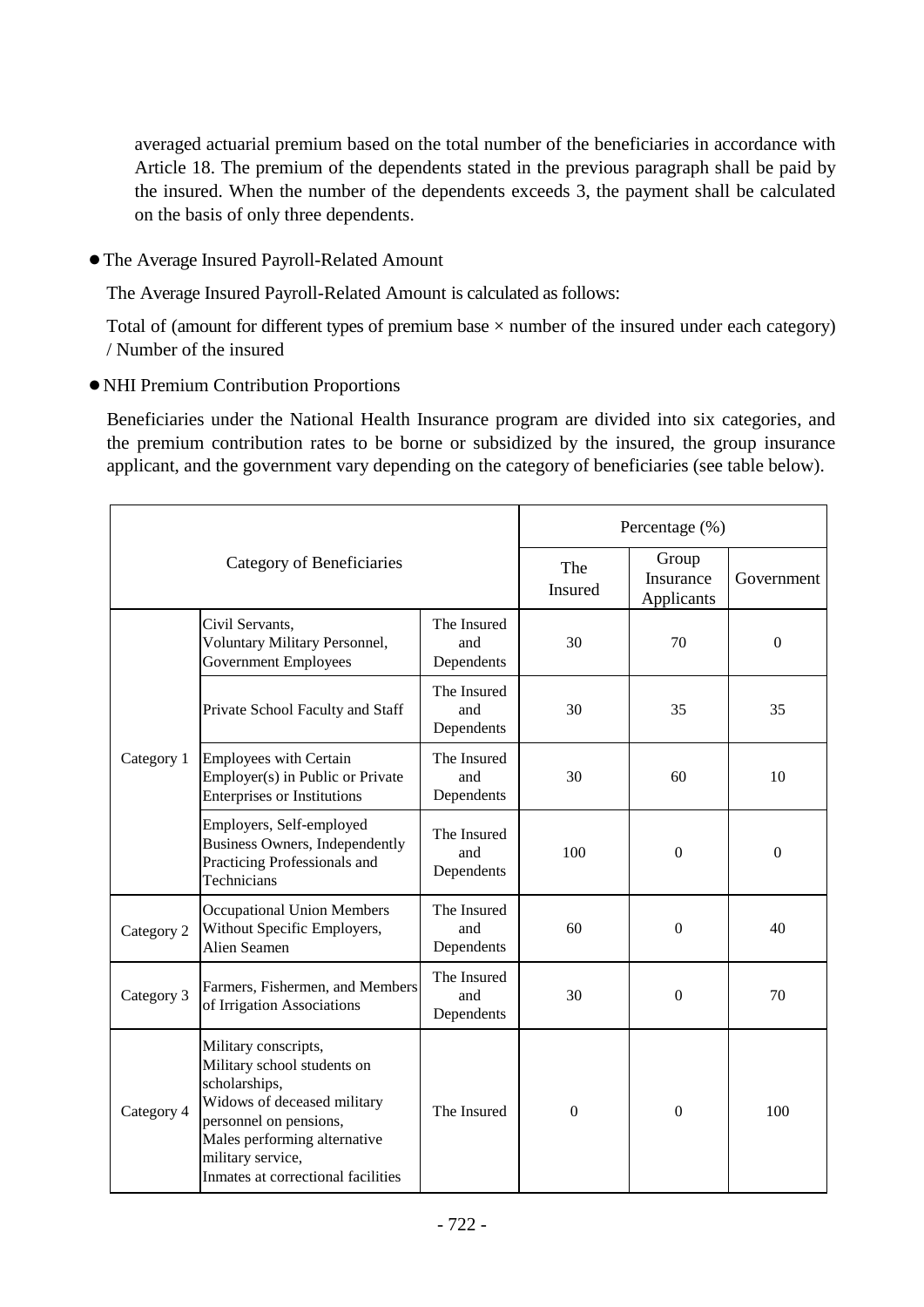| Category of Beneficiaries |                                                                           |                                  | Percentage $(\%)$ |                                  |            |  |
|---------------------------|---------------------------------------------------------------------------|----------------------------------|-------------------|----------------------------------|------------|--|
|                           |                                                                           |                                  | The<br>Insured    | Group<br>Insurance<br>Applicants | Government |  |
| Category 5                | Low-income Households                                                     | The Insured                      | $\overline{0}$    | $\theta$                         | 100        |  |
| Category 6                | Veterans,<br>Household Representatives of<br><b>Survivors of Veterans</b> | The Insured                      | $\overline{0}$    | $\Omega$                         | 100        |  |
|                           |                                                                           | Dependents                       | 30                | $\theta$                         | 70         |  |
|                           | Other District-level Residents                                            | The Insured<br>and<br>Dependents | 60                | $\theta$                         | 40         |  |

National Health Insurance charges different levels of premium based on the insured payroll-related amount, premium rate, and contribution or subsidy percentage. The formulae are shown below.

(1) Contribution from the insured and dependents:

- i. The insured and dependents in Categories 1 to 3:
	- The insured payroll-related amount  $\times$  Premium rate  $\times$  Contribution rate  $\times$  (1 + Number of dependents)
- ii. Veteran's surviving dependents in Item 1 of Category 6:

Average premium  $\times$  Contribution rate  $\times$  Number of dependents

iii. District-level residents in Item 2 of Category 6:

Average premium  $\times$  Contribution rate  $\times$  (1 + Number of dependents)

(2) Contribution from group insurance applicants:

The insured payroll-related amount  $\times$  Premium rate  $\times$  Contribution rate  $\times$  (1 + Average number of dependents)

- (3) Contribution from government subsidies:
	- i. The beneficiaries in Items 1 to 3 of Category 1:

The insured payroll-related amount  $\times$  Premium rate  $\times$  Contribution rate  $\times$  (1 + Average number of dependents)

ii. The beneficiaries in Categories 2 and 3:

The insured payroll-related amount  $\times$  Premium rate  $\times$  Contribution rate  $\times$  (1 + Number of dependents)

iii. The insured in Categories 4, 5, and Veterans in Item 1 of Category 6 (entirely subsidized by the government):

Average Premium  $\times$  Actual number of the insured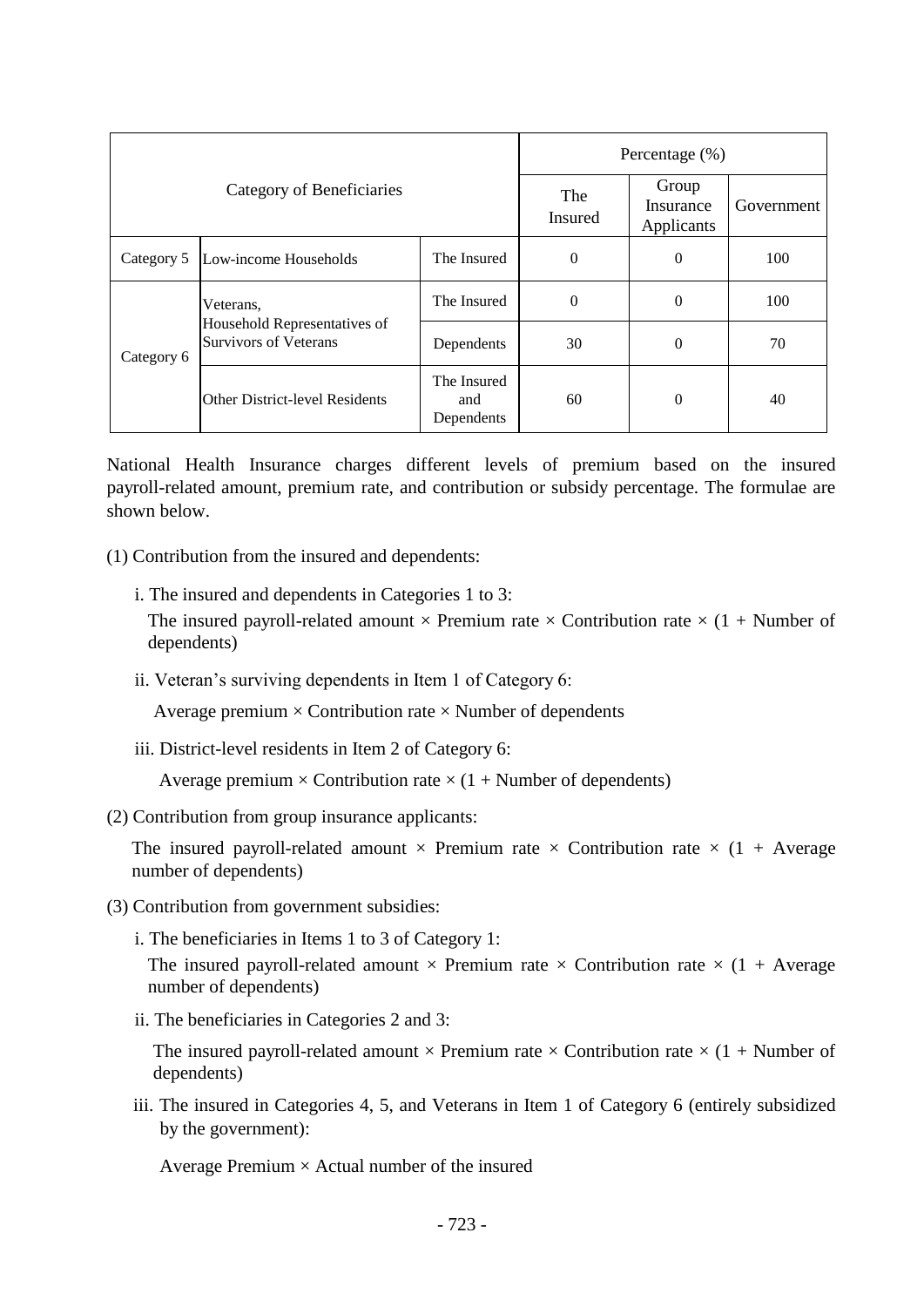iv. The beneficiaries in Category 6 (Veterans in Item 1 exceluded):

Average Premium  $\times$  Contribution rate  $\times$  (1 + Number of dependents)

When the number of dependents exceeds 3, the payment shall be calculated on the basis of only three dependents. The number of dependents in Items 1 to 3 of Category 1 shall be the average number of the dependents that the insured in Items 1 to 3 of Category 1 actually have. The average number of dependents is set at 0.7 in 2014.

- 2. Financial Status
- ●Premium Receivables

This refers to the premium amounts that are receivable each month (year). They do not include supplementary premiums, the shortage of the 36 percent of the annual health insurance budget, the lowest amount which should be burdened by the government according to law, and delinquent charge receivables.

●Premiums Collected

This refers to the premiums that are received with receipt each month (year). They do not include supplementary premiums, the shortage of the 36 percent of the annual health insurance budget, the lowest amount which should be burdened by the government according to law, and delinquent charge collected.

● Collection Rate

(Premium Collected / Premium Receivable)  $\times$  100

●Statutory Government Subsidies

This refers to the premium paid by government pursuant to Article 27 of the National Health Insurance Act.

●Non-statutory Subsidies (Government subsidies to specific targets)

This refers to the separately-budgeted government subsidies for premium payments which were originally payable by the insured or the group insurance applicants pursuant to the National Health Insurance Act.

●Supplementary Premium

This refers to the premium collected pursuant to Articles 31 and 34 of the National Health Insurance Act.

●Income from Medical Service Provision

This is the subsidy given from government authority to the NHIA for providing medical services. The medical services provided by the NHIA are, for example: medical fees of preventive care services, co-payments for veterans, household representatives of survivors of veterans; co-payments for low-income citizens; hospital fees for low-income patients; treatment fees for a reportable infectious disease; treatment fees and hospital fees for occupational injury and disease; prevention and checkup of occupational injury and disease.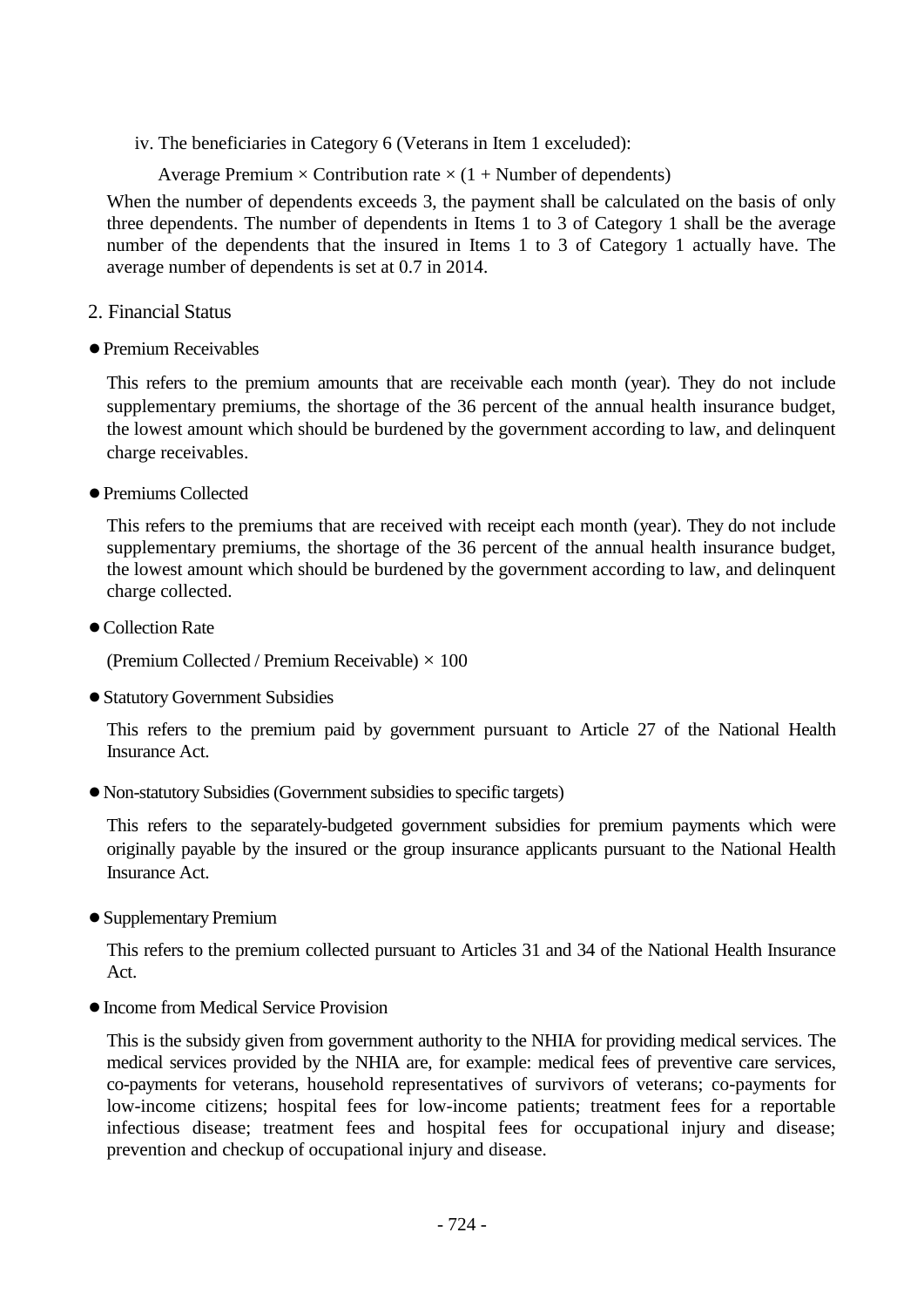## ● Delinquency Charges

Delinquency charges shall be calculated as 0.1% of the amount to be paid for every one day delayed for group insurance applicants, beneficiaries and premium withholder. However, the maximum delinquency charge is capped at 15%; small delinquency charges under a certain amount, as determined by the competent authority, do not have to be paid. The Executive Yuan announced on May 21, 2012 that the cap of the maximum delinquency charge paid by the insured pursuant to Article 35, Paragraph 1, Subparagraph 2 of the National Health Insurance Act, which was implemented on July 1, 2012, would decline from 15% to 5%.

## ●Collection Rate of Delinquency Charges by Number

(Number of Delinquency Charges Collected / Number of Delinquency Charges)  $\times$  100

●Collection Rate of Delinquency Charges

(Delinquency Charges Collected / Delinquency Charge Receivables)  $\times$  100

● Reserve Fund

According to Article 76 of the National Health Insurance Act

In order to balance the insurance finances, this insurance shall set aside a reserve fund from the following sources:

- (1) Surplus from each fiscal year;
- (2) Premium overdue charges of this Insurance;
- (3) Profits generated from the management of the reserve fund.
- (4) Social health and welfare surcharge on tobacco and alcoholic products imposed by the government.
- (5) Incomes from sources with statutory grounds other than this Act.

Deficiency in the balance of insurance revenue and expenditure of each fiscal year shall be recovered by the reserve fund first.

●Added Social Health Insurance Contributions for Tobacco

According to Article 4 of Tobacco Hazards Prevention Act:

The collected surcharges shall be used exclusively for the National Health Insurance reserves, for cancer prevention and control, for upgrading the quality of medical care, for subsidizing in the area where found shortage of medical supplies and the operation of related medical units, for subsidizing to the medical expenses of rare disorder or otherwise, for subsidizing to the Insurance fee of the person who need help due to economic difficulties, for implementing hazard-related preventive measures at both national and provincial levels, for promoting public health and social welfare, for investigating smuggled or inferior tobacco products, for preventing tax evasion of tobacco products, for providing assistance to tobacco farmers and workers of relevant industries.

● The Allotment of the Net Revenues of Lotteries

According to Article 6 of Public Welfare Lottery Issue Act: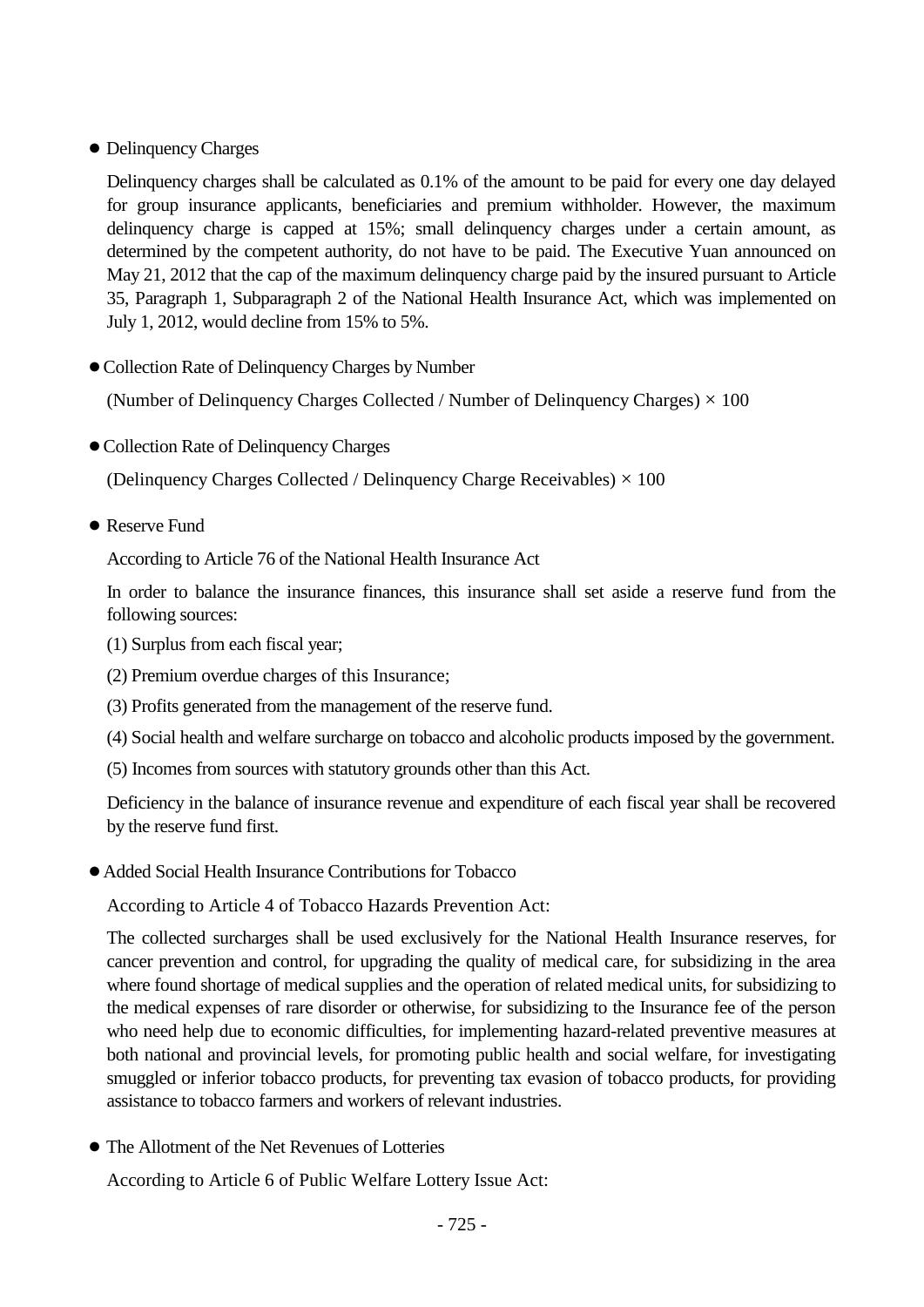All lottery net revenues shall be used by government only for the national pension system, the national health insurance program's safety reserve and social welfare expenses.

●Medical Expenditures

Medical benefit payments and costs incurred from types of insurance under the National Health Insurance Act.

●Insurance Cost

Insurance payments (medical expenses), interest fees, all types of lodge payments (delinquent accounts, etc), the loss brought by the trading of bills incurred from the NHI's insurance administration.

- 3. Contracting and Management of Medical Care Institutions
- Contracted Categories of Medical Care Institutions

In accordance with Article 59 of the Enforcement Rules of the National Health Insurance Act, local community hospitals, metropolitan hospitals and academic medical centers refer to those local community hospitals, metropolitan hospitals and academic medical centers which have been evaluated and designated by hospital accreditation conducted by the competent authority. Hospitals which applied for hospital accreditation before 2010 and have been accredited as hospitals above the First Type and Second Type should be deemed as local community hospitals and metropolitan hospitals in the Act.

●Insured Beds

Beds that are provided by contracted hospitals to the insured without collecting the fees needed for the balance billing.

●The Proportion of Insured Beds

This is calculated in accordance to Article 33 of the Regulations Governing Contracting and Management of NHI Medical Care Institutions.

(Total number of insured beds in contracted medical care institutions / Total number of beds in contracted medical care institutions  $) \times 100$ 

●The Proportion of Insured Acute Beds

 $($ (Insured acute beds — emergency observation beds — hemodialysis beds — peritoneal dialysis beds -nursery beds) in contracted medical care institutions / (Acute beds-emergency observation beds-hemodialysis beds-peritoneal dialysis beds-nursery beds) in contracted medical care institutions)  $\times$  100

● The Proportion of Insured Chronic Beds

(Insured chronic beds in contracted medical care institutions / Chronic beds in contracted medical care institutions)  $\times$  100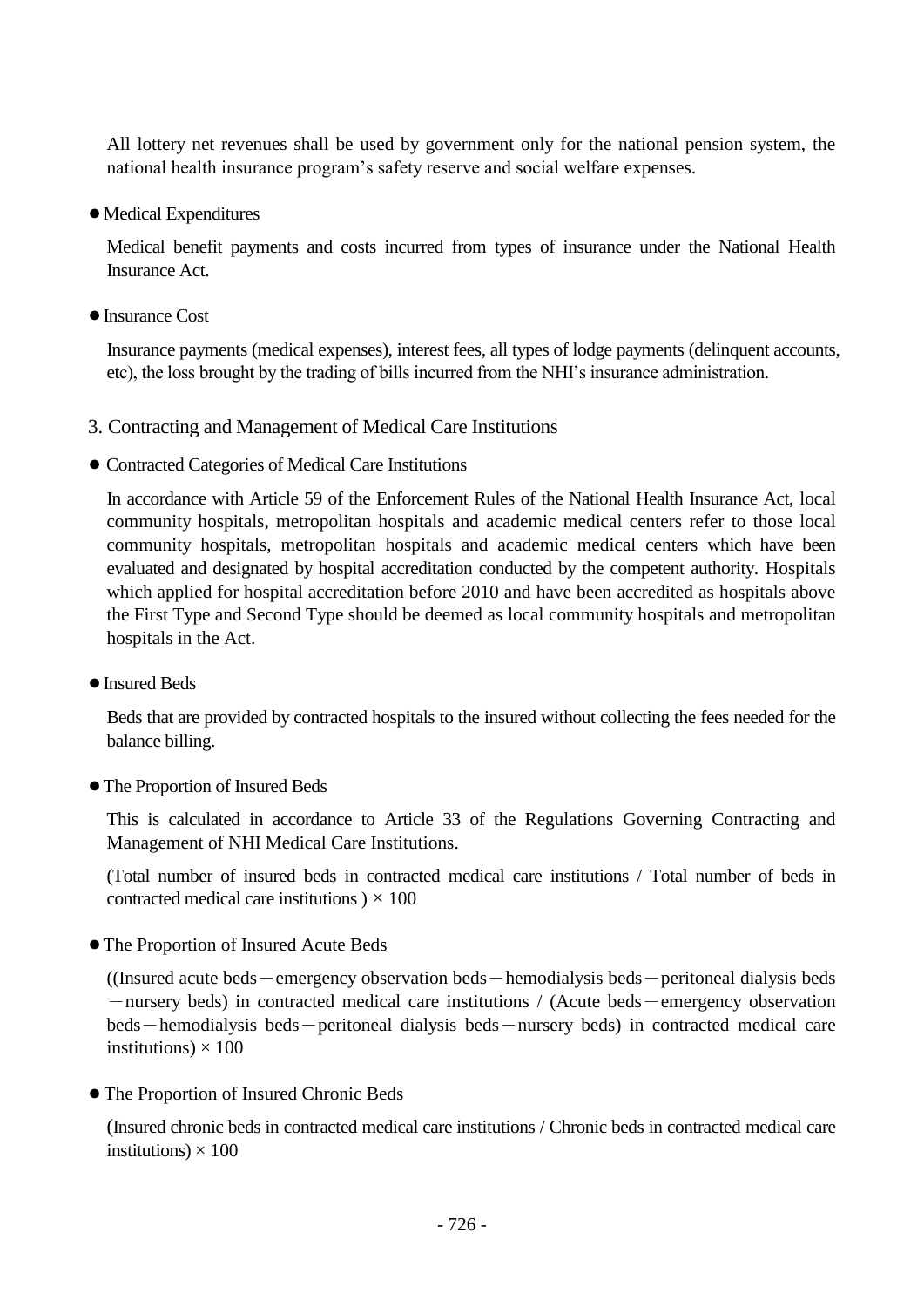#### ● Corrections

In accordance with Article 36 of the Regulations Governing Contracting and Management of NHI Medical Care Institutions, the insurer may impose one contract-violation point to the insurance medical care institutions for any of the following circumstances:

- (1) Patient transfer not conducted in accordance with medical laws or laws and regulations in relation to the National Health Insurance;
- (2) Violation of Articles 10 to 14, Articles 16 to 17, Article 25, Paragraph 2 of Article 32, Article 33 or Article 34;
- (3) Failure to audit the medical papers of insurance beneficiaries in accordance with the Regulations Governing the Medical Services Covered under National Health Insurance. Notwithstanding, the above may not apply to the case where the NHI IC card is later submitted for inspection after emergency treatment is given.
- (4) Failure to return the medical expenses paid by insurance beneficiaries at their own expenses, as stipulated by the Regulations;
- (5) Failure to charge insurance beneficiaries the fees they shall pay at their own expenses or declare medical expenses, as stipulated by the Regulations;
- (6) Improper solicitation of patents for accepting medical services covered by the insurance and such behavior penalized by the health competent authority;
- (7) Improper request for difference payment from a beneficiary with the difference exceeding the maximum benefit set by the insurer;
- (8) In violation of Article 73 of the Act; or
- (9) Failure to rectify the situation within the deadline set forth by the insurer.
- Penalties

In accordance with Article 37 of the Regulations Governing Contracting and Management of NHI Medical Care Institutions, the insurer may deduct ten times of the reported medical expenses by the insurance medical care institutions based on the average total value of the most recent quarter of their locations should the insurance medical care institutions be found under any of the following circumstances:

- (1) Failure to provide medical services according to prescriptions, medical history or other records;
- (2) Provision of medical services without diagnoses from physicians;
- (3) Prescriptions or medical expenses reported not recorded in medical history or records;
- (4) Failure to produce medical history or records to facilitate the reporting of medical expenses;
- (5) Declaration of medical expenses knowing that patients use insurance certificates of others.
- (6) Retention of personnel who are not qualified medical personnel to conduct medical personnel' s duties other than those of physicians;

The insurer may directly deduct the medical expenses payable to the insurance medical care institutions for the abovementioned deductions.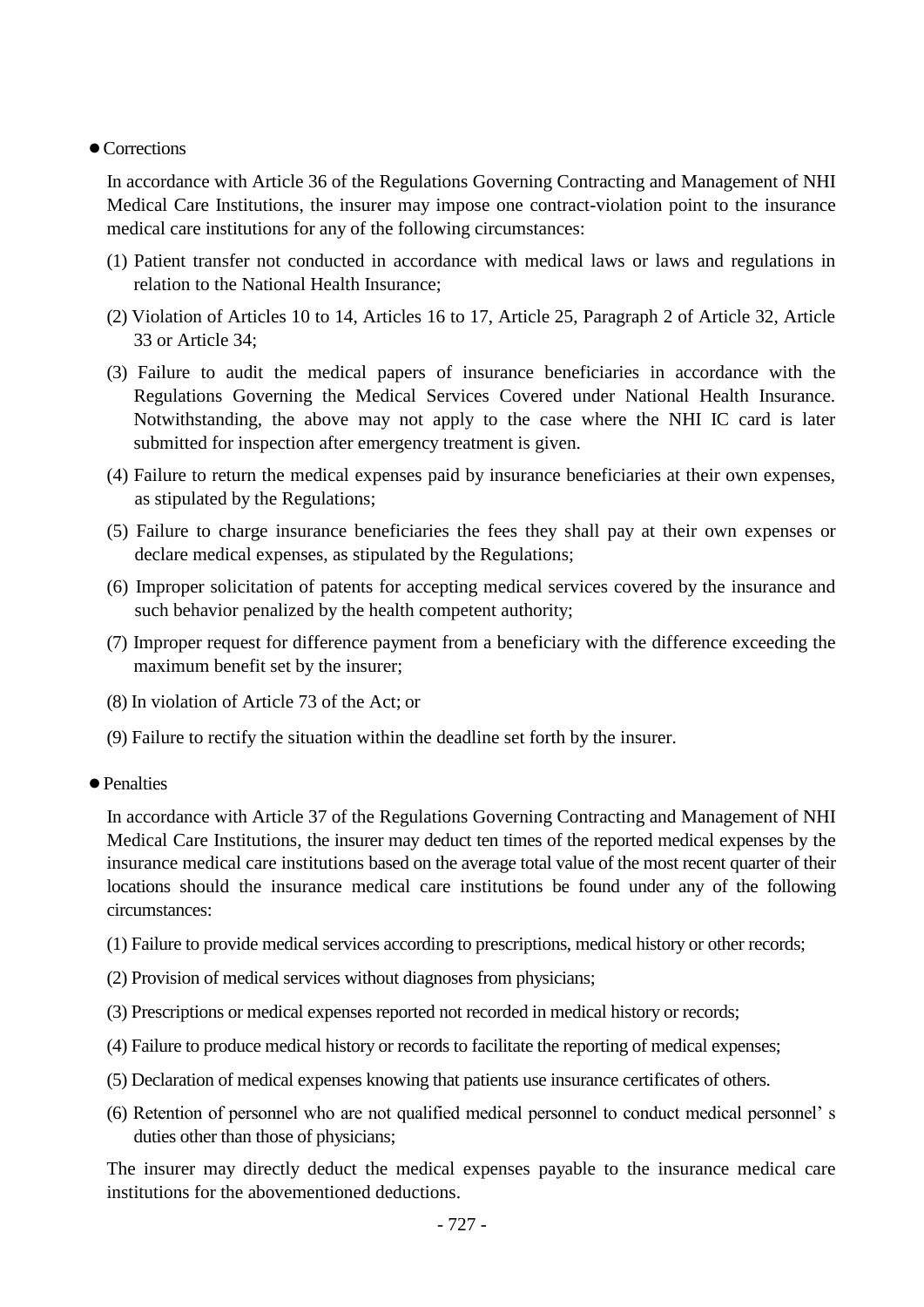#### ●Suspension of Contract

- (1) In accordance with Article 38 of the Regulations Governing Contracting and Management of NHI Medical Care Institutions, the insurer shall suspend the contract for one month if the insurance medical care institution has any of the following circumstances during the term of the contract. Notwithstanding, in the case of contracted hospitals, the insurer may suspend the medical department or specific service item which violates the requirement, or the outpatient, inpatient services in whole or in part for one month in accordance with the seriousness of the violation.
	- i. Violation of Article 68 or Paragraph 1 of Article 80 and again after three disciplinary actions by the insurer;
	- ii. Violation of Article 36 and subject to the punitive measure of three contract-violation points and the same violation again;
	- iii. One of the subparagraphs in the preceding article after medical expenses being deducted three times;
	- iv. Refusal to provide appropriate medical services to insurance beneficiaries and such offense being significant.
- (2) In accordance with Article 39 of the Regulations Governing Contracting and Management of NHI Medical Care Institutions, the insurer may suspend the contract for one to three months if the contracted insurance medical care institution has any of the following circumstances during the term of the contract. Notwithstanding, in the case of contracted hospitals, the insurer may suspend the medical department or specific service item which violates the requirement, or the outpatient, inpatient services in whole or in part for one to three months in accordance with the seriousness of the violation.
	- i. Declaration of medical expenses incurred by non-beneficiaries in the name of beneficiaries;
	- ii. Provision of medications, nutrient supplements or other items not necessary for treatments to beneficiaries, registration of unnecessary medical services and declaration of medical expenses;
	- iii. Falsifying medical expenses by forging medical records with no diagnosis or treatment rendered;
	- iv. Other unscrupulous behavior or false certifications, reports or statements in order to declare medical expenses; or
	- v. Retention of personnel who are not qualified physicians to provide medical services for beneficiaries and declaring medical expenses by the contracted medical care institution.
- ●Termination of Contract

In accordance with Article 40 of the Regulations Governing Contracting and Management of NHI Medical Care Institutions, the insurer shall terminate the contract if the contracted insurance medical care institution has any of the following circumstances. Notwithstanding, in the case of contracted hospitals, the insurer may suspend the medical department or specific service item which violates the requirement, or the outpatient, inpatient services in whole or in part for one year in accordance with the seriousness of the violation.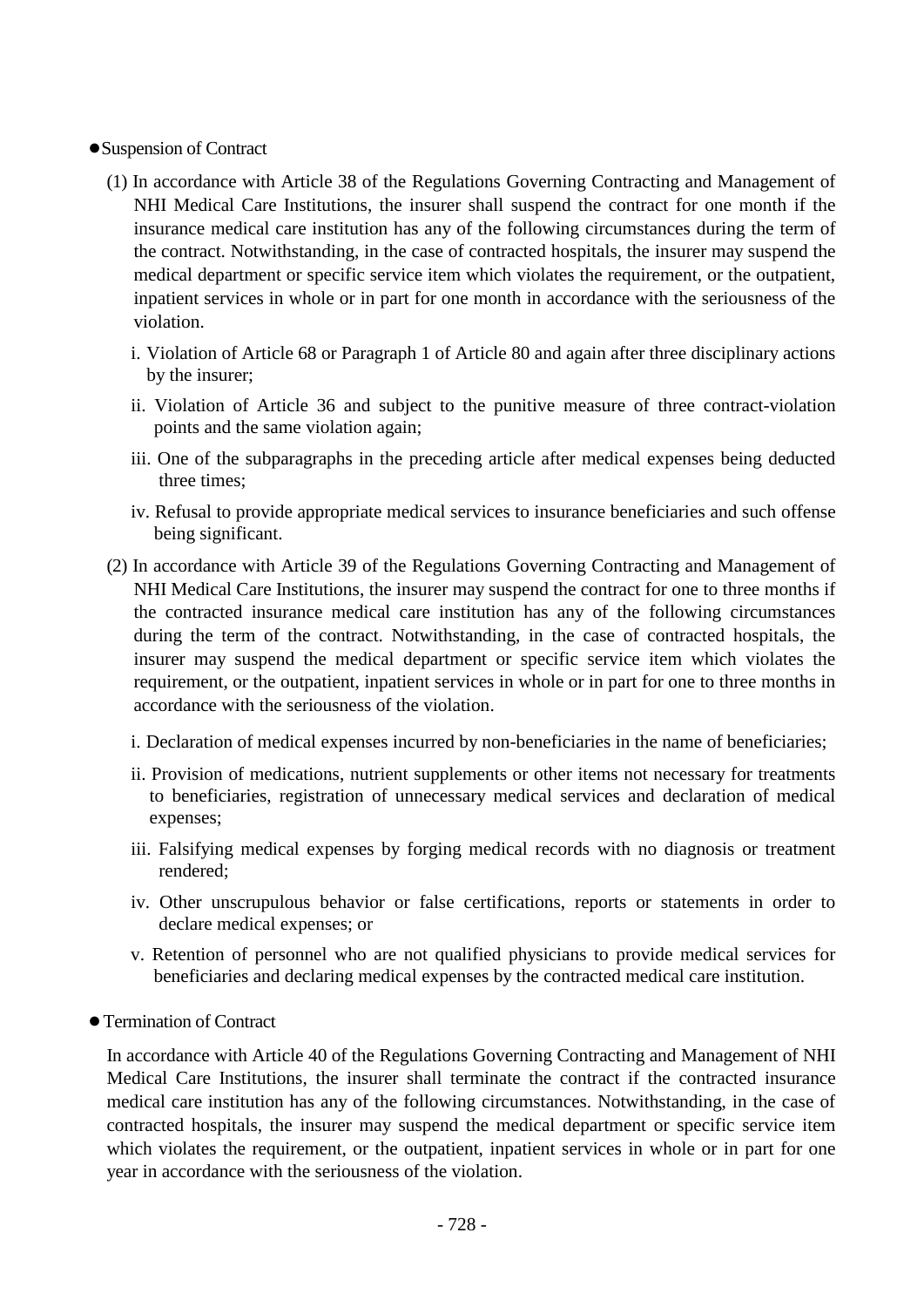- (1) Insurance medical care institutions or their responsible medical personnel has been suspended pursuant to the preceding Article and the same offence was found within five years after the completion of such suspension;
- (2) Unscrupulous behavior or false certifications, reports or statements to declare medical expenses and such offense being significant;
- (3) Violation of medical laws and regulations, and practicing licenses revoked by the competent health authority;
- (4) The contracted insurance medical care institution retains personnel who are not qualified physicians to provide medical services for beneficiaries and declare medical expenses, which is deemed as a serious violation.
- (5) Reporting of false dates in order to declare the expenses for medical services rendered to insurance beneficiaries during the period when the contract is suspended; or requesting other insurance medical care institutions to declare such expenses;
- (6) Contract terminated or suspended for a year pursuant to the above subparagraphs 1-5, and aforesaid offenses found within one year of resumed contracting after the previous contract termination or suspension of the contract.

No application for contracting is permitted within one year after the termination of the contract pursuant to the preceding paragraph.

- 4. Medical Benefits
- ●Number of Outpatient Cases

The number of outpatient cases was claimed by contracted medical care institutions; delivery institutions were excluded.

●Number of Inpatient Cases

The number of inpatient cases was claimed by contracted medical care institutions. For filing of inpatient cases, if the insured has not checked out of the hospital at the end of the current month, the expenses should be filed altogether after the insured has checked out. For chronically hospitalized patients, filing may be done every two months. Monthly filing is also allowed if deemed necessary.

●Medical Points

Requested Points + Copayment

●Requested Points

This refers to those being claimed on such year or month.

●Approved Benefit Payments / Points

The payments /points that are granted in accordance to the fee incurred on such year or month after initial verification.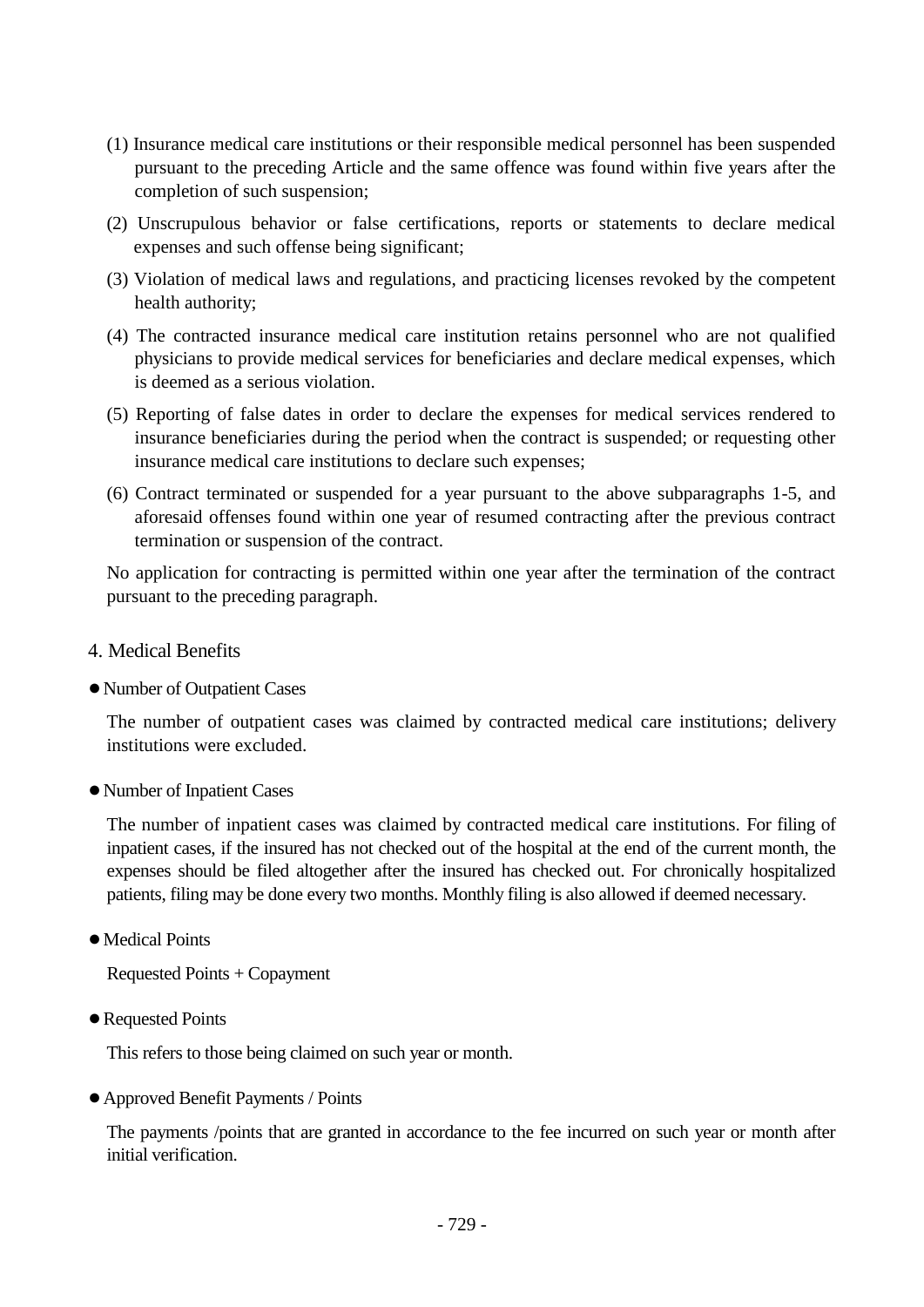●Copayment

Copayment refers to the medical expense borne by the insured when visiting a contracted medical care institution for treatment.

●Inpatient Days

This refers to the days starting from the day that the insured is checked into the hospital, including days occupying acute and chronic beds, until the day the insured is checked out of the hospital (but the day of checkout is not counted).

●Average Medical Points per Case

Medical Points / Number of Cases

●Average Medical Points per Day

Medical Points / Days in the Hospital

●Average Length of Stay

Days in the hospital / Number of Cases

- ●Cash Reimbursement of Medical Expense for Out-of-Plan Services
	- (1) According to Article 55 of the National Health Insurance Act, the following may apply for reimbursement of self-advanced medical expenses from the insurer:
		- i. Those within the Taiwan area who avail of medical visit from non-contracted medical institutions due to emergency or childbirth;
		- ii. Those outside of the Taiwan area who are afflicted with special illness as determined by the insurer and requiring local medical care due to unforeseen illnesses or emergency childbirth. The reimbursement amount should not be higher than the maximum amount set by the Competent Authority;
		- iii. Those who received medical care services at contracted medical care institutions when their coverage was temporarily suspended but have already paid their premium in full. Those who get medical visits in non-contracted medical care institutions shall fall under the preceding two subparagraphs;
		- iv. Those who receive treatment or who give birth in contracted medical institutions and have to self-advance medical expenses due it is non-attributable to the insured;
		- v. Those who have covered their own expenses according to Article 47, the annual accumulation of which has already exceeded the maximum amount set by the Competent Authority.
	- (2) According to Article 56 of the National Health Insurance Act, the insured should apply for reimbursement of self-advanced medical expenses according to the preceding article in the following deadlines:
		- i. Insured persons under subparagraphs 1, 2, or 4 must apply for reimbursement of medical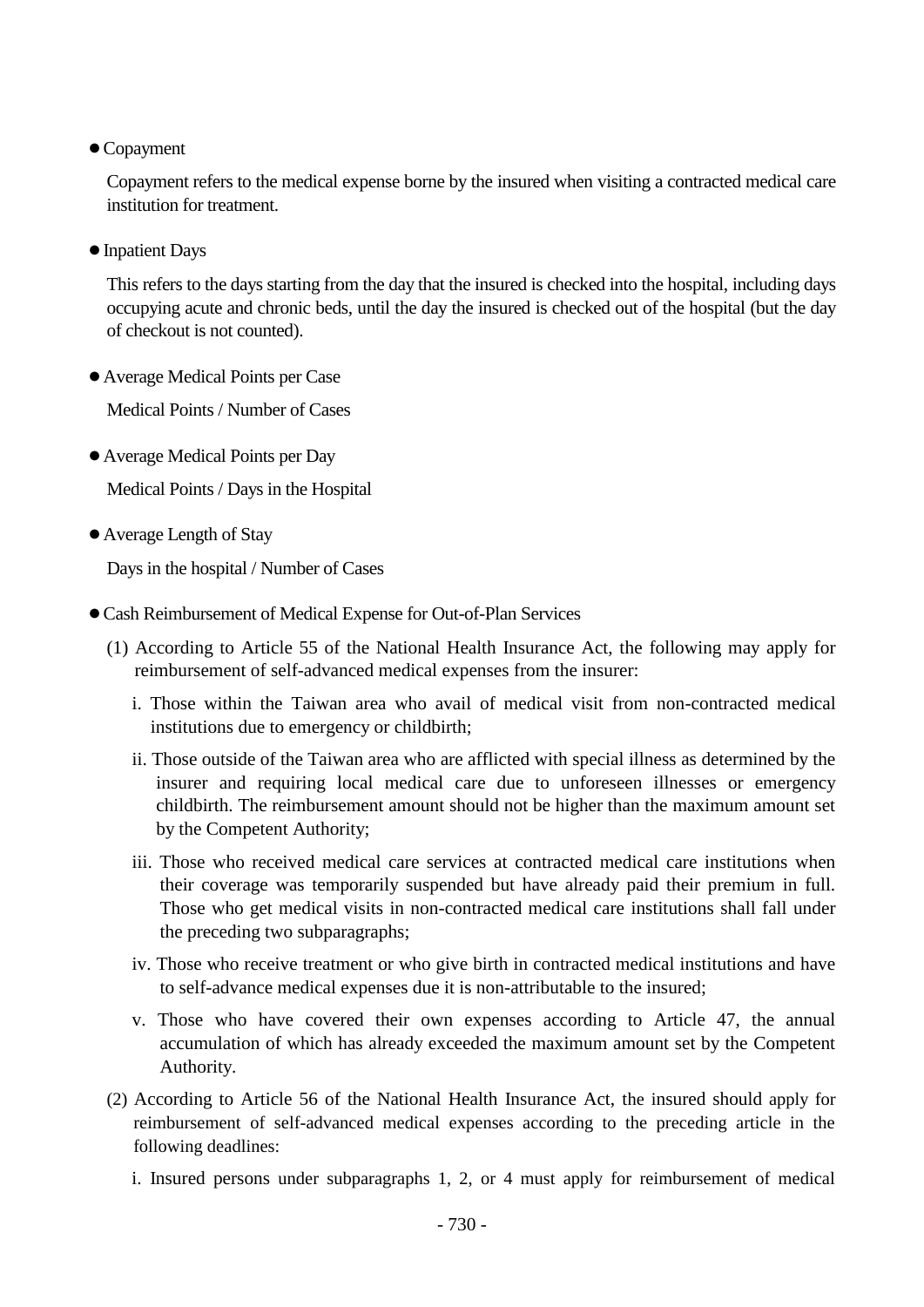expenses within six months from the day of emergency treatment, or outpatient treatment, or discharge from the hospital. After the deadline, no application will be accepted. Sailors on an ocean-going fishing ship shall apply for reimbursement within six months from the date they come back from the sea.

- ii. Insured persons under subparagraph 3 should apply for reimbursement within six months from the day relevant expenses are paid in full; this is applicable for cases within the last five years.
- iii. Insured persons under subparagraph 5 should apply for reimbursement before June 30 of the following year.

The Competent Authority shall determine the documents required of insured persons applying for reimbursement of self-advanced medical expenses, reimbursement standards and procedure, and other relevant matters.

● General Cases

General cases refer to the cases that are being charged based on the price of prescriptions from office-based clinics. General cases of those staying in the hospital refer to cases that are not charged with a high price, specific, or paid by case.

●Case-payment Cases

This refers to the medical claims when the primary diagnosis codes or operation (treatment) codes belong to the ICD-9-CM diagnostic codes or the operation (treatment) codes under Section 6 of the National Health Insurance Medical Benefits and Reimbursement Schedule, and apply for benefits in accordance to the Schedule and relevant regulations.

●Special Cases

Special cases executed in medical institutions that provide insurance which require examinations on a case by case basis.

● Pilot Project

A project that has not been under the payment standard, and shall be planned and promoted by the public health administration and the department of local and global budget payment system.

●Delivery Institutions

These include contracted pharmacies, medical laboratories, radiological laboratories, physical therapy laboratories, occupational therapy laboratories, and institutes of pathology.

● Tw-DRGs Cases

Tw-DRGs Cases refer to those specified under Part VII of the National Health Insurance Medical Benefits and Reimbursement Schedule.

● Inpatient Hospice Care Cases

Inpatient hospice care cases refer to those specified under section 8, chapter 1, Part II of the National Health Insurance Medical Benefits and Reimbursement Schedule.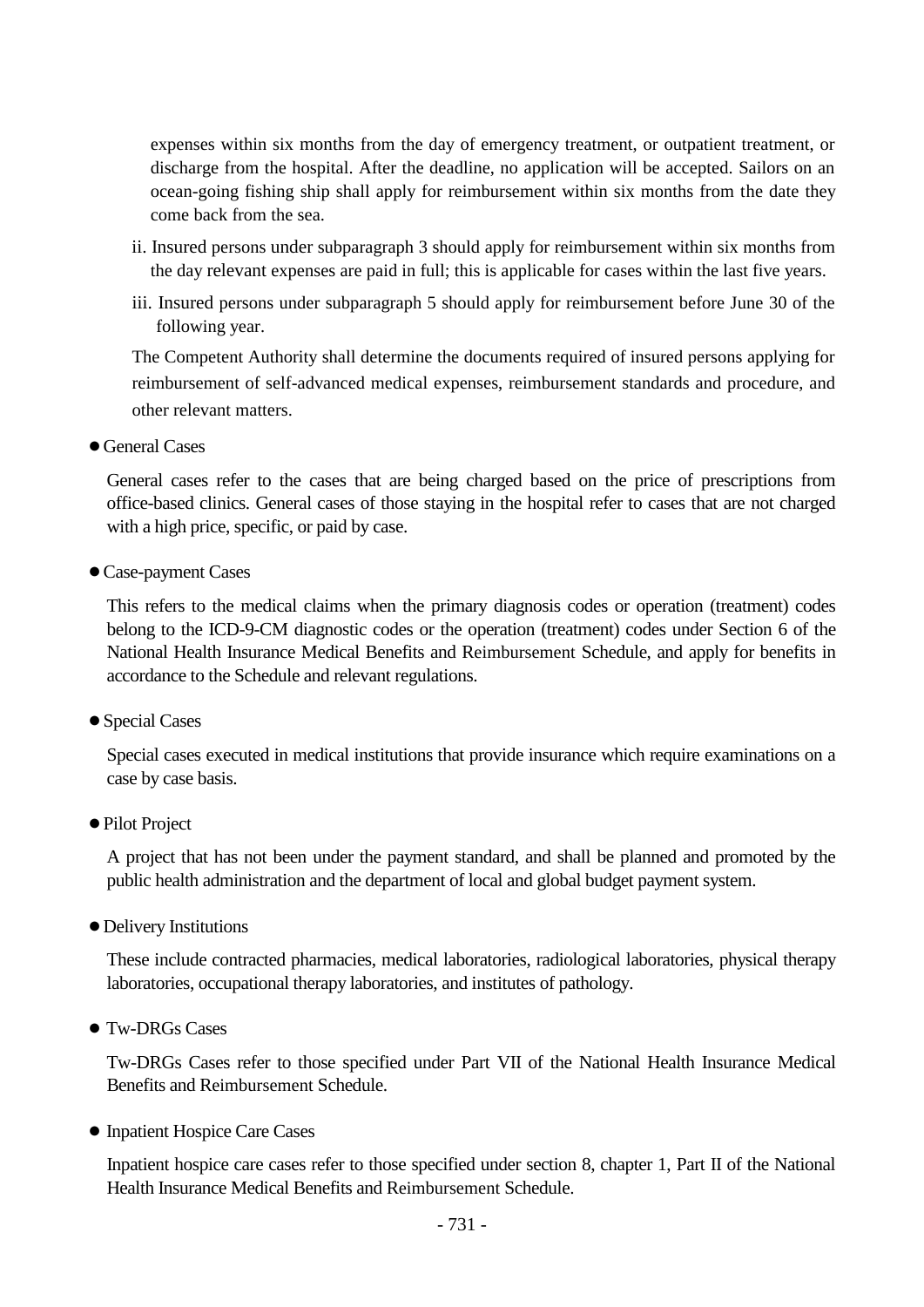● Commission cases

Commission cases refer to entrusted cases which are not covered under National Health Insurance.

●Major Illness/Injury

This refers to the types of injury and diseases according to Article 2 of Regulations Governing the Exemption of the National Health Insurance Beneficiaries from the Co-Payment.

●Quarterly Floating Point Value

(Budget for the quarter - approved non-floating points for general services - reimbursement of advanced payments) /Approved floating points for general services.

For dental institutions (before 2007) and institutions practicing western medicine, the global budget for the current quarter included the additional expenses incurred from new areas applicable to the "Separation of Prescription and Dispensing" policy.

●Quarterly Average Point Value

Budget for the quarter / (Approved non-floating points for general services + Approved floating points for general services + Reimbursement of advanced payments)

For dental institutions (before 2007) and institutions practicing western medicine, the global budget for the current quarter included additional expenses incurred from new areas applicable to the "Separation of Prescription and Dispensing" policy.